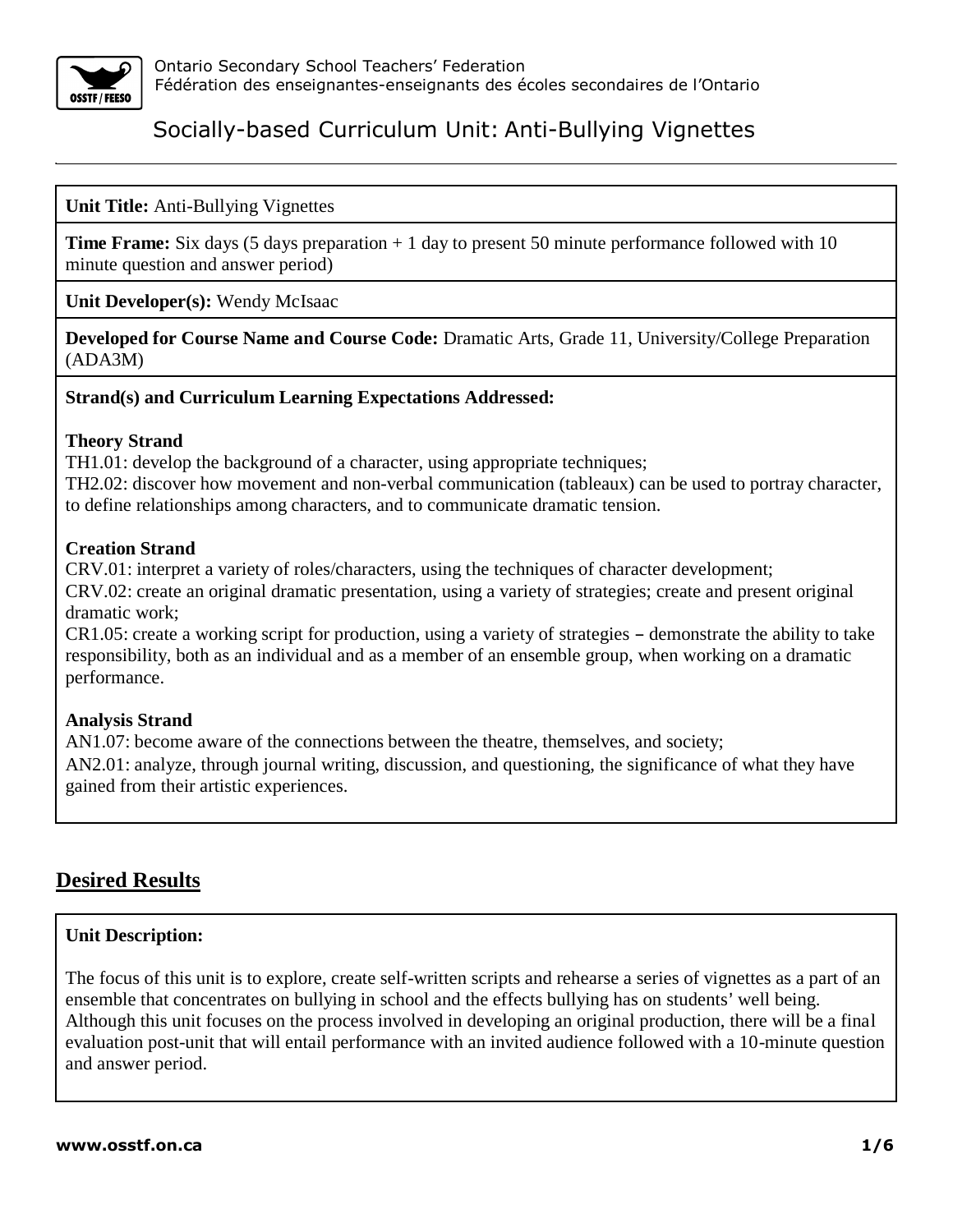

## **Enduring Understandings / Learning:**

The beauty of a unit like this is that it causes a ripple effect of awareness for both the students and their audience. Through focus groups and research students become glaringly aware of their community and the vast array of systems and organizations in place for students and/or their parents to turn to for help. The students will gain personal insights and knowledge by engaging in the process involved in creating multiple characters, roles and presenting them convincingly through various methods involving observation, focus groups, analysis, workshop, rehearsal and performance.

# **Assessment Tasks**

## **Performance Tasks and Other Evidence That Will Demonstrate the Knowledge and Skills Acquired**:

Students are required to:

- 1. Submit finished scripts for assessment. Scripts must include methods of discovery: focus groups, Internet, interviews, newspaper, observations, etc.
- 2. Journals responses before, during and after the unit has finished (appropriate and specific topics will be provided by teacher to target what they know, discover and have learned from the unit).
- 3. Daily checklist will constitute 10% of the overall evaluation.

### **Assessment Criteria:**

Students' scripts are evaluated using a rubric that identifies Knowledge/Understanding, Thinking/Inquiry, Communication, and Application tools.

The teacher observes students' daily participation. They receive a daily check mark for participating and contributing to the group. (See **Appendix 2**)

They are also assessed individually on their performance.

Journal entries are not evaluated for a percentage of the overall mark but as a means of communicating understanding and acquired knowledge of the project.

# **Unit Planning Notes**

### **Prior Learning Necessary**:

Students are required to spend a lunch period walking the halls and observing issues of bullying (verbal,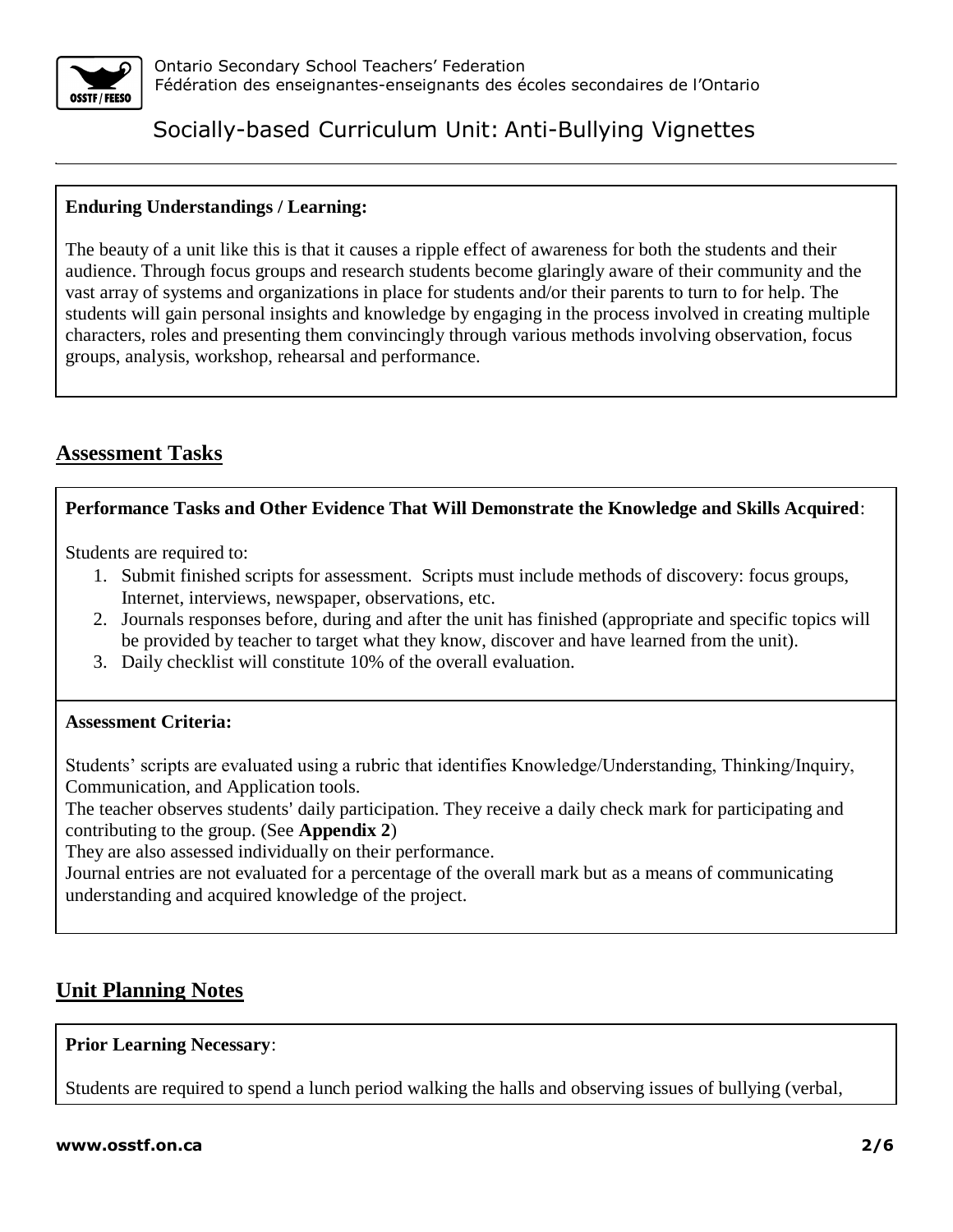

physical, emotional) and interviewing students who are bullied. From this experience they direct focus groups toward pertinent issues as observed in their school halls.

## **Preparation Notes:**

- One week prior to beginning the unit the teacher is advised to invite pertinent members of school and community to attend focus workshop. Participants could include: bullied students, guidance staff, school police officer, social workers, members of the anti-bullying committee and members of the leadership class.
- Teacher also forwards invitations to attend performance to specific classes and administrators at school (see **Appendix 1**).
- Teacher will also visit the school library and confer with the librarian about specific websites, journal, literature and references pertaining to bullying. The librarian and teacher will share these specific areas of information with students when they attend library to research bullying.
- Two days prior to the onset of the unit students are presented with Walk-About Worksheet (**Appendix 2**). Worksheet is discussed and explained. Students will walk the halls at lunch and observe issues of bullying. Students are prepared by way of in-class discussion spawned by the following questions:
	- 1. What does bullying look and feel like?
	- 2. Does bullying exist in their school?
	- 3. Who is affected by bullying?

# **Learning Plan**

### **Lesson 1: Introduction to the unit. (75 minutes total)**

1. Initial group work: **(25 minutes)** 

Students are separated into three groups. Each group responds to the "introduction to the unit" questions" (see preparation notes above) and their findings from the Walk-About. Students are given the daily checklist (**Appendix 3**) and provided information and explanations about it. The teacher circulates around the room and helps students to stay focused and work collectively on the project as they begin to compile questions about bullying in their school and begin to brainstorm potential vignettes. Students also receive rubrics indicating evaluative criteria for script (**Appendix 4**) and performance (**Appendix 5**).

2. Library/computer work: **(30 minutes)** Students visit the school library to search newspapers, internet, journals and other sources to investigate the gravity of reported issues of bullying. The groups continue to gather information,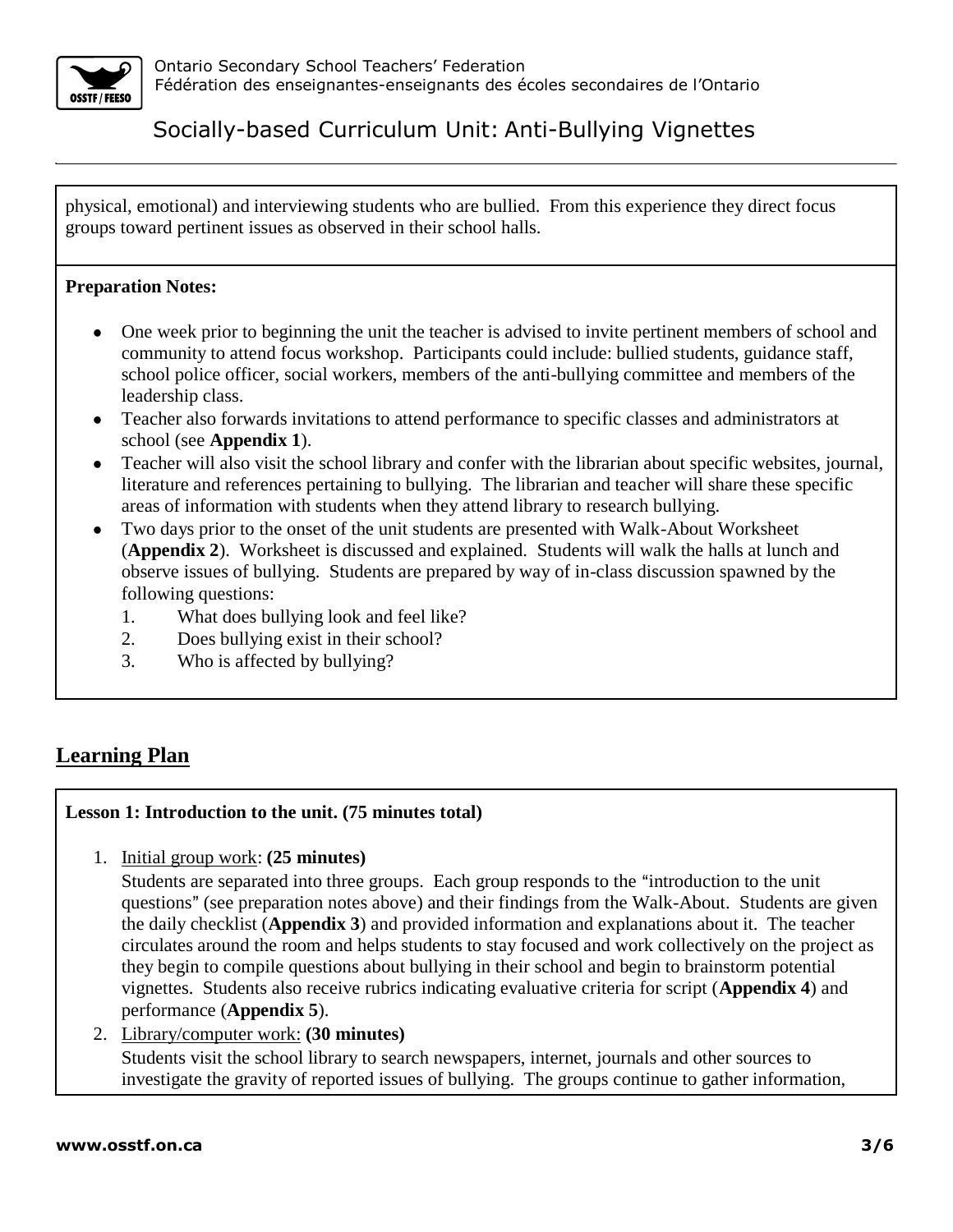

brainstorm, and begin to story board the unit.

- 3. Come together: **(20 minutes)** Students share information the have discovered with teacher and classmates. They begin to narrow topics, refine goals and make decisions regarding vignette content. (IE: What issues are pertinent at our school? Where do victims of bullying seek aid? ).
- 4. Homework:

Students are directed to begin to write "skeleton drafts" of scenes for vignettes based upon the day's discoveries.

# **Lesson 2: Focus groups (75 minutes total)**

1. Invited guest workshop: **(30 minutes)**

Students welcome invited guests and share information. Guests respond and offer advice. Walkaround worksheets are used to compile lists regarding areas of concern. These lists and topics are shared and discussed with guests. The teacher acts as mediator of the focus groups. S/he allocates specific time lines for speakers and guests.

2. Improvisation and workshop **(45 minutes)**

In groups students begin to improvise and workshop and give birth to scenes based on issues of discovery. Students workshop experience is the locus for script creation. Each group is to prepare original scripts (1 tableaux, 1 dramatic, 1 monologue). This is assigned as homework. Students are advised to arrive at class the next day prepared to begin rehearsal of the Anti-bullying Vignettes. Students are given The Four Pillars of Performance handout (**Appendix 7**), which are explained.

# **Lesson 3: First Rehearsal (75 minutes)**

# 1. Initial Rehearsal: **(60 minutes)**

Review the Four Pillars of Performance prior to beginning work. By this time students have a vested interest in the characters they are performing on stage. At this point the project begins to have substance and meaning for the students who are performing and who have created the scripts. Students stage scripted scenes using scripts for guidance. The teacher/director makes performance notes about each vignettes and students' performance to be shared with students following rehearsal.

2. Director's Notes: (**10 minutes**) The teacher responds to the initial rehearsal performance. Students make amendments to script, characterization and blocking as discussed. (NB: There is plenty of room for praise and accolades for

students' work thus far). 3. Journal Response: **(5 minutes)** Students write  $\frac{1}{2}$  page journal responses about one vignette of their choice and address how it has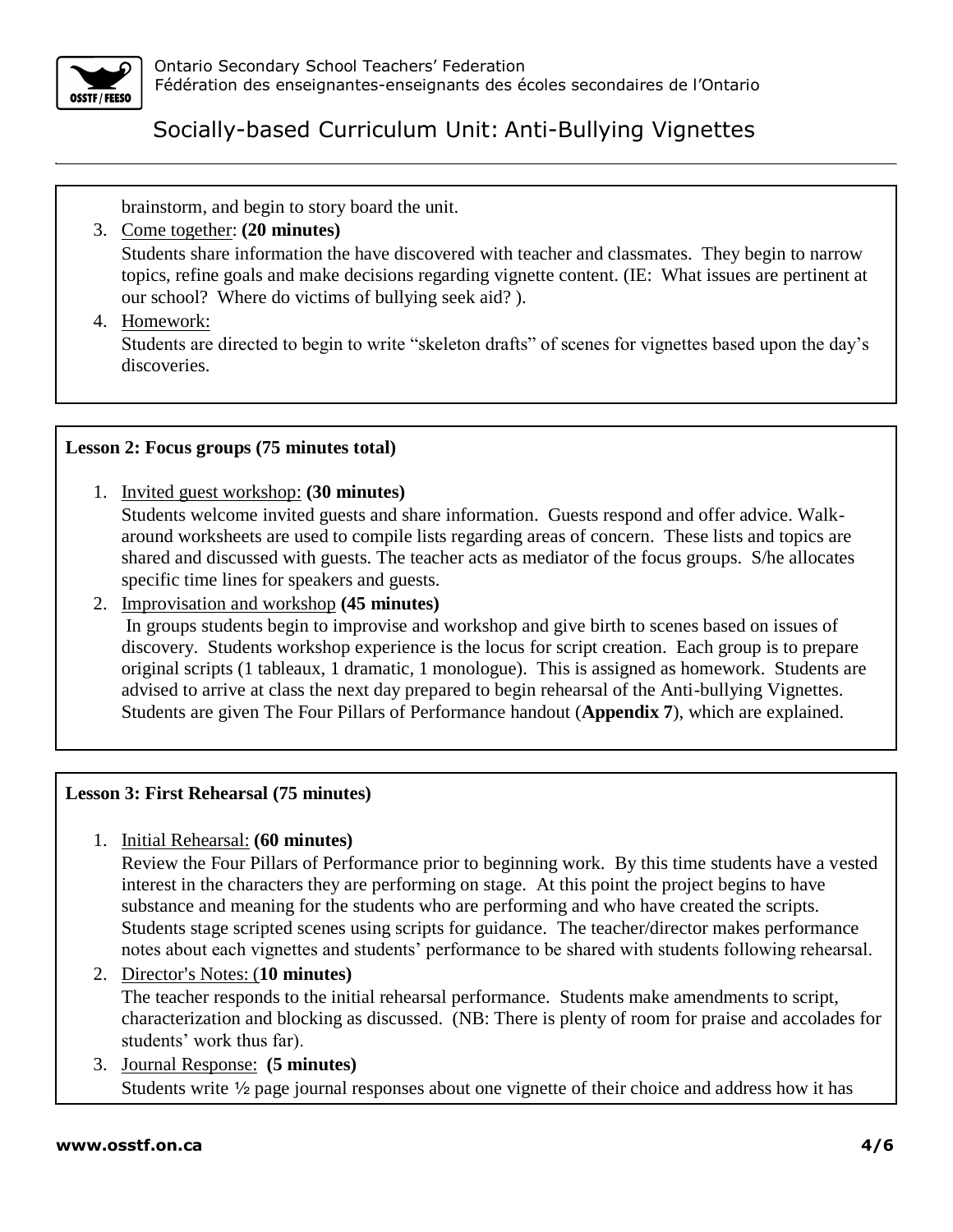

impacted their way of thinking about bullying.

4. Homework: continue to memorize lines over weekend.

## **Lesson 4**: **More Rehearsal (75 minutes)**

- 1. Pulling it all together: **(60 minutes)** Students should be off script and memorized. There is room for improvisation during performance, although this should be kept to a minimal. The students will perform, fine-tune and "tweak" performances.
- 2. More Director's Notes: **(10 minutes)**

The teacher again responds to the progress of rehearsal performance. Amendments to script, characterization and blocking as previously discussed should be incorporated successfully into performance.

- 3. Journal Response: **(5 minutes)** Write in journals about the benefits of teamwork and following directions in the production of the Anti-bullying Vignettes.
- 4. Homework: Continue memorizing lines bring in props and costumes as required for specific scripts.

### **Lesson 5: Dress rehearsal (75 minutes)**

- 1. Students perform polished scripts. **(60 minutes)**
- 2. Final director's notes and theatre clean up (15 minutes)
- 3. Finished scripts to be handed in for evaluation.
- 4. Again, it is highly recommended that the students' achievements be reinforced and accolades given.

### **Performance:**

Invited classes will attend the performance. The performance is followed by a question and answer period. Students are evaluated individually on their performance (**Appendix 5**). The audience will receive a program of events (**Appendix 6**).